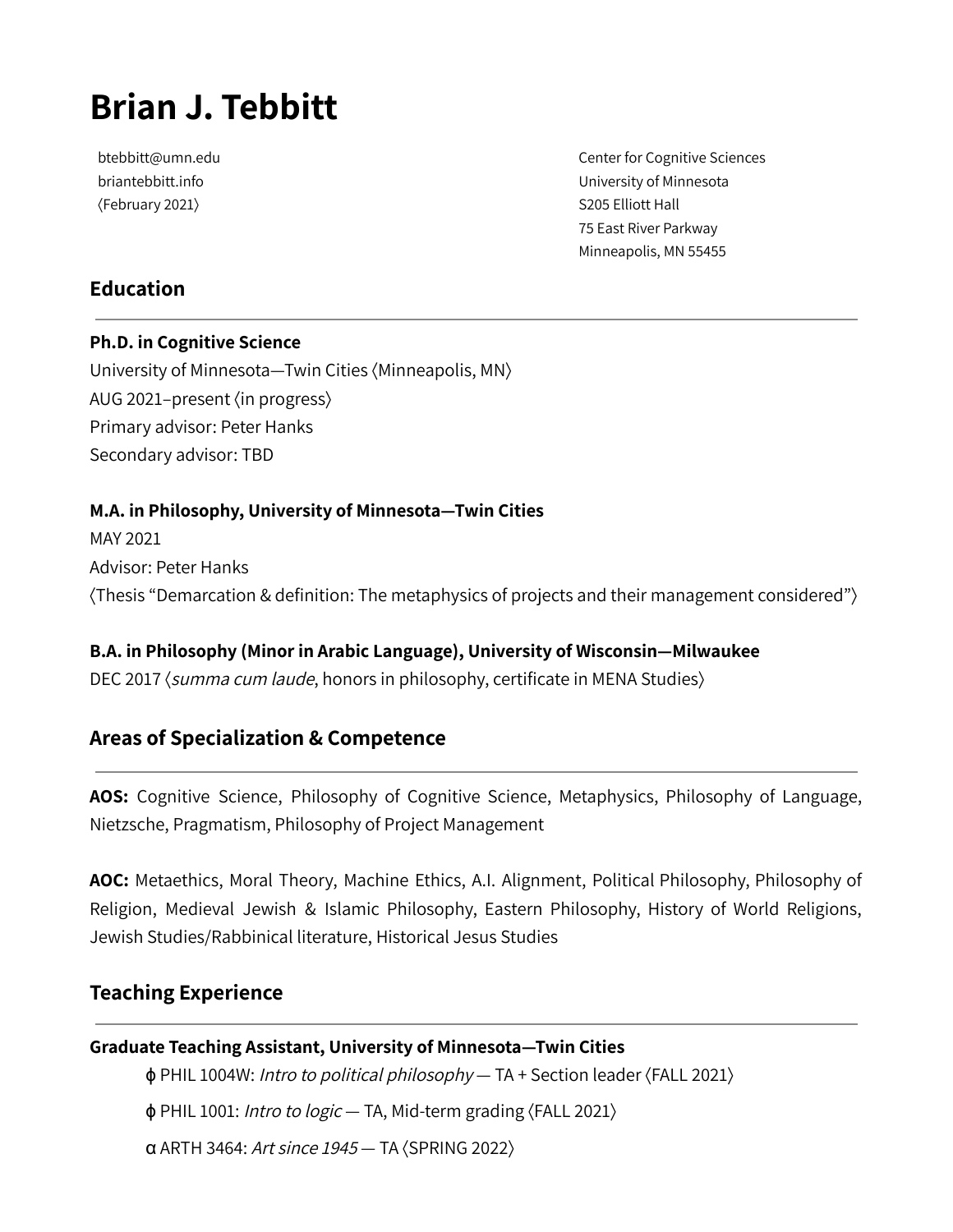π AMIN 1003W: American Indians in MN — TA ⟨SPRING 2022⟩ π CSCL 3323: Science and culture — TA ⟨SPRING 2022⟩

#### **Grader, Sophia Learning Inc.**

JUN 2021–present, MPLS, MN γ English Composition 2 γ Academic Essay Writing ϕ Ancient Greek Philosophy π Religious Studies ψ Intro to Psychology

# **Arabic Language Tutor, Panther Academic Support Services (PASS), University of Wisconsin** ⟨SPRING 2016⟩

### **Scholarships & Awards**

2017. Phi Beta Kappa (ΦΒΚ), Wisconsin Η ⟨eta⟩ Chapter 2016. William J. Seidler Award, UWM Philosophy Department 2016. Alan D. Corré Award, Sam and Helen Stahl Center (UWM) 2016. New Directions Scholarship 2015. Nathan and Pearl Berkowitz Award, Sam and Helen Stahl Center (UWM) 2014. William F. Halloran Scholarship

### **Fellowships & Grants**

2016–2017. Foreign Language Area Fellowship (FLAS), Center for International Education (UWM) 2017. Undergraduate Research Grant ⟨summer⟩, Center for International Education (UWM)

### **Languages**

Arabic, Hebrew, Spanish

### **Research Experience**

2017. Arabic Language Ideology ⟨summer⟩, pilot study in Rabat, Morocco 2017. Philosophy of Prof. Y. Leibowitz ⟨spring⟩, independent research & translation